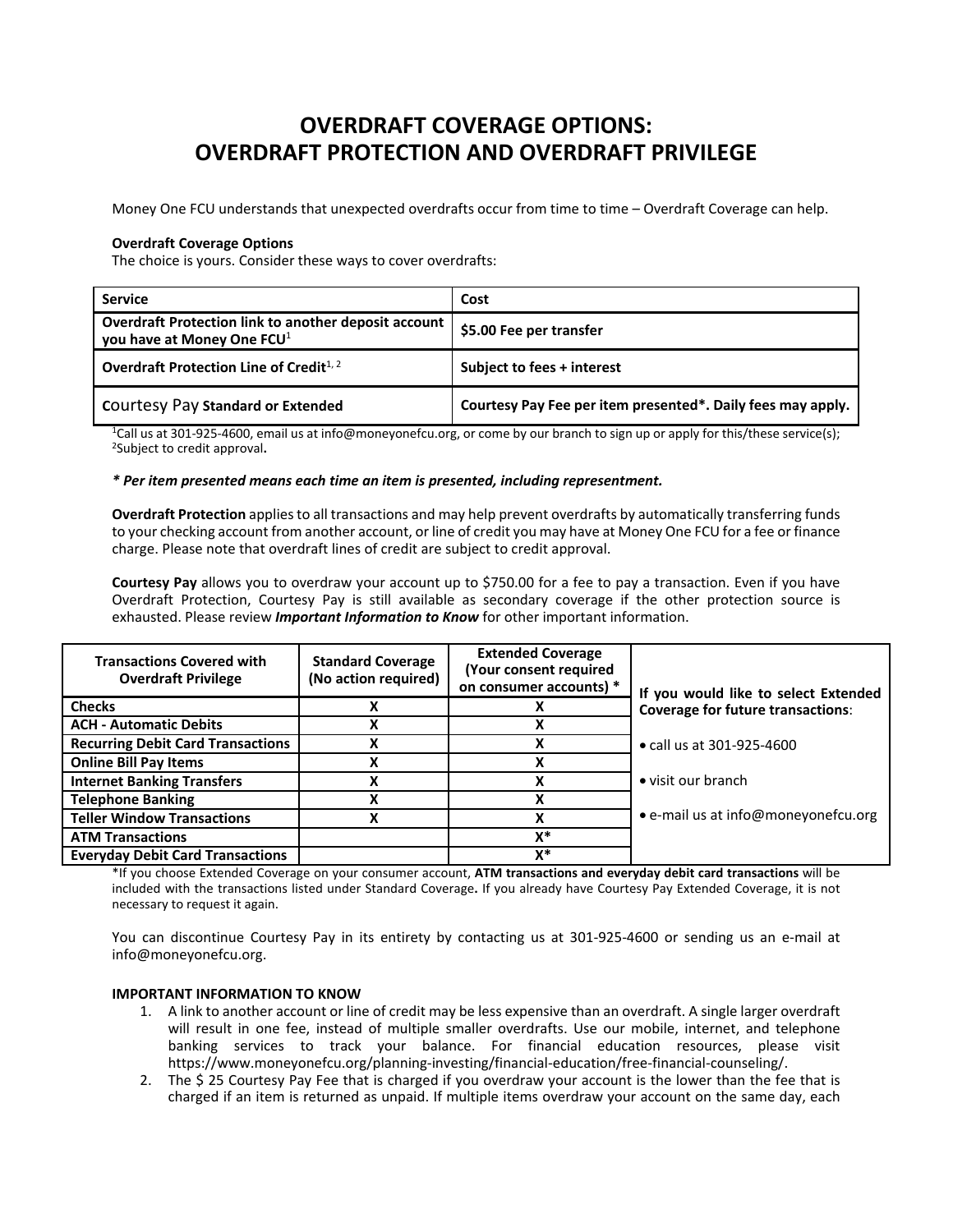item will be assessed an appropriate Courtesy Pay Fee or a NSF Fee of \$30 . All fees and charges will be included as part of the Courtesy Pay limit amount. Your account may become overdrawn more than the Courtesy Pay limit amount because of a fee.

- 3. Recipients of federal or state benefits payments who do not wish us to deduct the amount overdrawn and the Courtesy Pay Fee from funds that you deposit or that are deposited into your account may call us at 301‐925‐4600 to discontinue Courtesy Pay.
- 4. If an item is returned because the Available Balance (as defined below) in your account is not sufficient to cover the item and the item is presented for payment again, Money One Federal Credit Union ("We") will charge a NSF Fee each time it returns the item because it exceeds the Available Balance in your account. Because we may charge an NSF Fee each time an item is presented, **we may charge you more than one fee for any given item as a result of a returned item and representment of the item.** When we charge an NSF Fee, the charge reduces the Available Balance in your account and may put your account into (or further into) overdraft. If, on representment of the item, the Available Balance in your account is sufficient to cover the item we may pay the item, and, if payment causes an overdraft, charge a Courtesy Pay Fee.
- 5. For consumer accounts, there is no limit on the total Courtesy Pay Fees per day we will charge These exceptions do not apply to business accounts.
- 6. This describes the posting order for purposes of determining overdrafts. Our general policy is to post items throughout the day in order of receipt. ACH transactions for your account are posted throughout the day in order of receipt; ATM and Debit card transactions are usually deducted from your account immediately at the time of the transaction and throughout the day when they are received, paper checks payments are posted in the order contained in the data file we receive from the Federal Reserve system. Holds on funds (described herein) and the order in which transactions are posted may impact the total amount of Courtesy Pay Fees or NSF Fees assessed.
- 7. Courtesy Pay is not a line of credit; it is a discretionary overdraft service that can be withdrawn at any time without prior notice.
- 8. Depositor and each Authorized Signatory will continue to be liable, jointly, and severally, for all overdraft and fee amounts, as described in the **Membership Account Agreement and Disclosures**. The total (negative) balance, including all fees and charges, is due and payable upon demand.
- 9. We may be obligated to pay some debit card transactions that are not authorized through the payment system but which we are required to pay due to the payment system rules, and as a result you may incur fees if such transactions overdraw your account. However, we will not authorize debit card or ATM transactions unless your account's Available Balance (including Overdraft Coverage Options) is sufficient to cover the transactions and any fee(s).
- 10. Giving us your consent to pay everyday debit card and ATM overdrafts on your consumer account (Extended Coverage) may result in you incurring Courtesy Pay fees for transactions that we would otherwise be required to pay without assessing a Courtesy Pay fee. However, this would allow us to authorize transactions up to the amount of your Courtesy Pay limit and may also help you avoid overdrafts in excess of your available balance that could result in suspension of your debit card. If you consent to Extended Coverage on your consumer account, it will remain on your account until it is otherwise withdrawn.
- **Understanding your Available Balance**: Your account has two kinds of balances: The Actual Balance and the Available Balance.
- 1. We authorize and pay transactions using the Available Balance.
- 2. Your Actual Balance reflects the full amount of all deposits to your account as well as payment transactions that have been posted to your account. It does not reflect checks you have written and are still outstanding or transactions that have been authorized but are still pending.
- 3. Your Available Balance is the amount available to you to use for purchases, withdrawals, or to cover transactions. The Available Balance is your Actual Balance, less any holds due to pending debit card transactions or other transactions that have been authorized but are not yet posted; holds on deposited funds; and any other holds, such as holds related to pledges of account funds and minimum balance requirements or to comply with court orders.
- 4. The balance used for authorizing checks, ACH items, and recurring debit card transactions is your Available Balance plus the amount of the Courtesy Pay limit and any available Overdraft Protection.
- 5. The balance used for authorizing ATM and everyday debit card transactions on accounts with Standard Coverage is your Available Balance plus any available Overdraft Protection but does NOT include the Courtesy Pay limit.